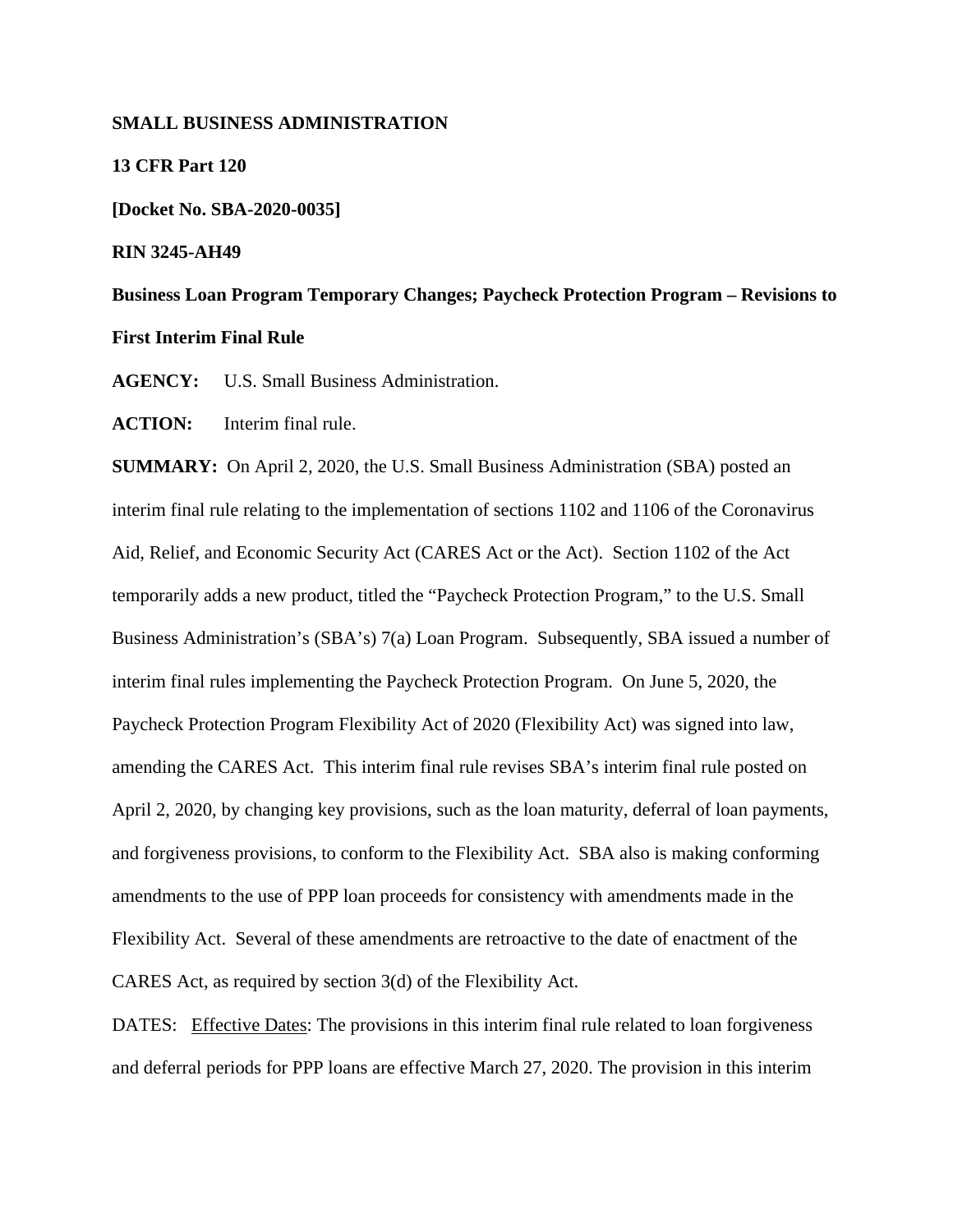final rule relating to the maturity date of PPP loans is effective June 5, 2020. The remaining provisions in this interim final rule are effective [INSERT DATE OF FILING AT THE OFFICE OF THE FEDERAL REGISTER].

Comment Date: Comments must be received on or before [INSERT DATE 30 DAYS AFTER DATE OF PUBLICATION IN THE FEDERAL REGISTER].

ADDRESSES: You may submit comments, identified by number SBA-2020-0035, through the Federal eRulemaking Portal: http://www.regulations.gov. Follow the instructions for submitting comments.

SBA will post all comments on www.regulations.gov. If you wish to submit confidential business information (CBI) as defined in the User Notice at www.regulations.gov, please send an email to ppp-ifr@sba.gov. Highlight the information that you consider to be CBI and explain why you believe SBA should hold this information as confidential. SBA will review the information and make the final determination whether it will publish the information. FOR FURTHER INFORMATION CONTACT: A Call Center Representative at 833-572-0502, or the local SBA Field Office; the list of offices can be found at https://www.sba.gov/tools/localassistance/districtoffices.

## SUPPLEMENTARY INFORMATION:

## I. Background Information

On March 13, 2020, President Trump declared the ongoing Coronavirus Disease 2019 (COVID-19) pandemic of sufficient severity and magnitude to warrant an emergency declaration for all states, territories, and the District of Columbia. With the COVID-19 emergency, many small businesses nationwide are experiencing economic hardship as a direct result of the Federal, State, and local public health measures that are being taken to minimize the public's exposure to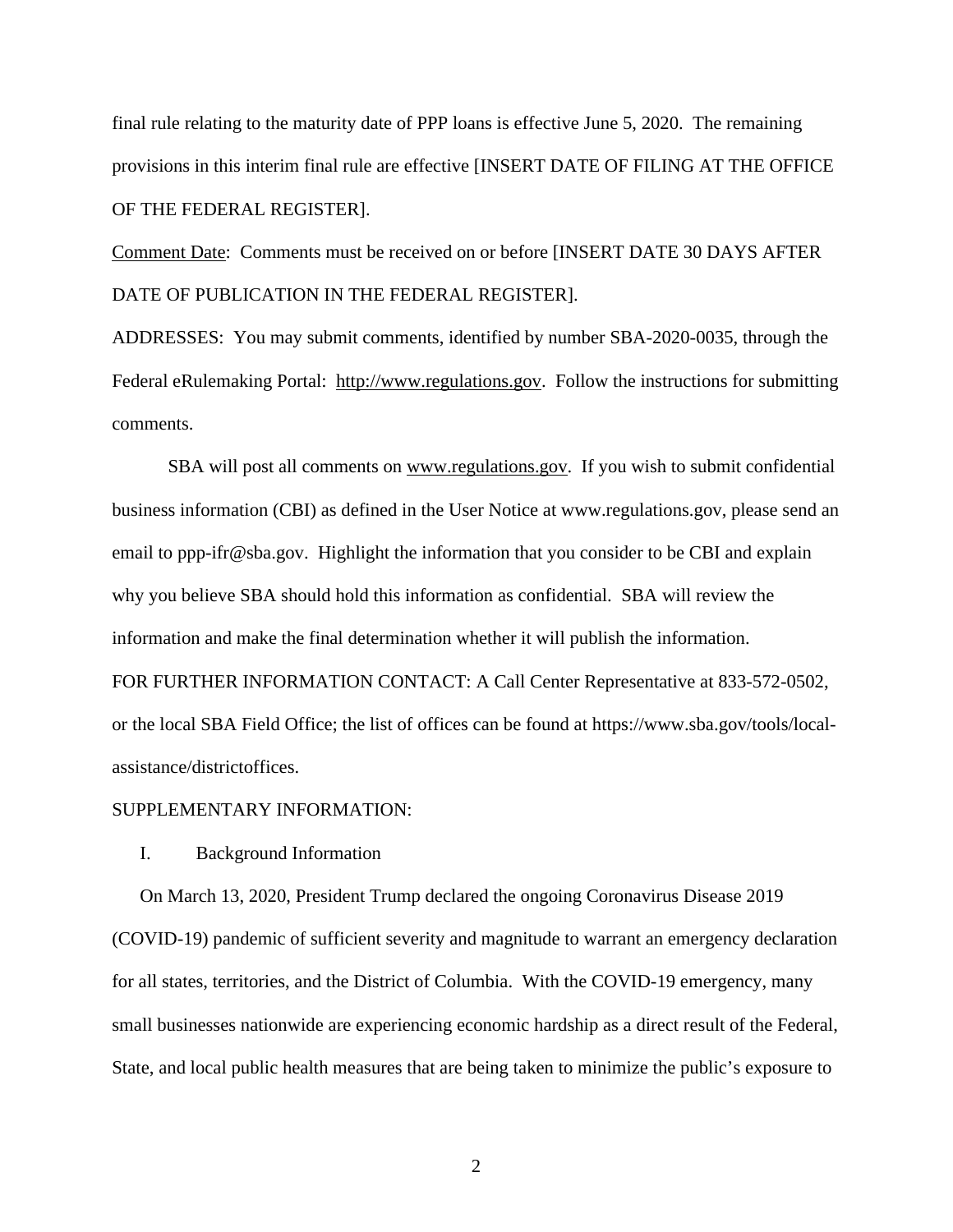the virus. These measures, some of which are government-mandated, have been implemented nationwide and include the closures of restaurants, bars, and gyms. In addition, based on the advice of public health officials, other measures, such as keeping a safe distance from others or even stay-at-home orders, have been implemented, resulting in a dramatic decrease in economic activity as the public avoids malls, retail stores, and other businesses.

On March 27, 2020, the President signed the Coronavirus Aid, Relief, and Economic Security Act (the CARES Act or the Act) (Pub. L. 116-136) to provide emergency assistance and health care response for individuals, families, and businesses affected by the coronavirus pandemic. The Small Business Administration (SBA) received funding and authority through the Act to modify existing loan programs and establish a new loan program to assist small businesses nationwide adversely impacted by the COVID-19 emergency.

Section 1102 of the Act temporarily permits SBA to guarantee 100 percent of 7(a) loans under a new program titled the "Paycheck Protection Program." Section 1106 of the Act provides for forgiveness of up to the full principal amount of qualifying loans guaranteed under the Paycheck Protection Program. A more detailed discussion of sections 1102 and 1106 of the Act is found in section III below.

On April 24, 2020, the President signed the Paycheck Protection Program and Health Care Enhancement Act (Pub. L. 116-139), which provided additional funding and authority for the PPP. On June 5, 2020, the President signed the Paycheck Protection Program Flexibility Act of 2020 (Flexibility Act) (Pub. L. 116-142), which changes key provisions of the Paycheck Protection Program, including provisions relating to the maturity of PPP loans, the deferral of PPP loan payments, and the forgiveness of PPP loans. Section 3(d) of the Flexibility Act provides that the amendments relating to PPP loan forgiveness and extension of the deferral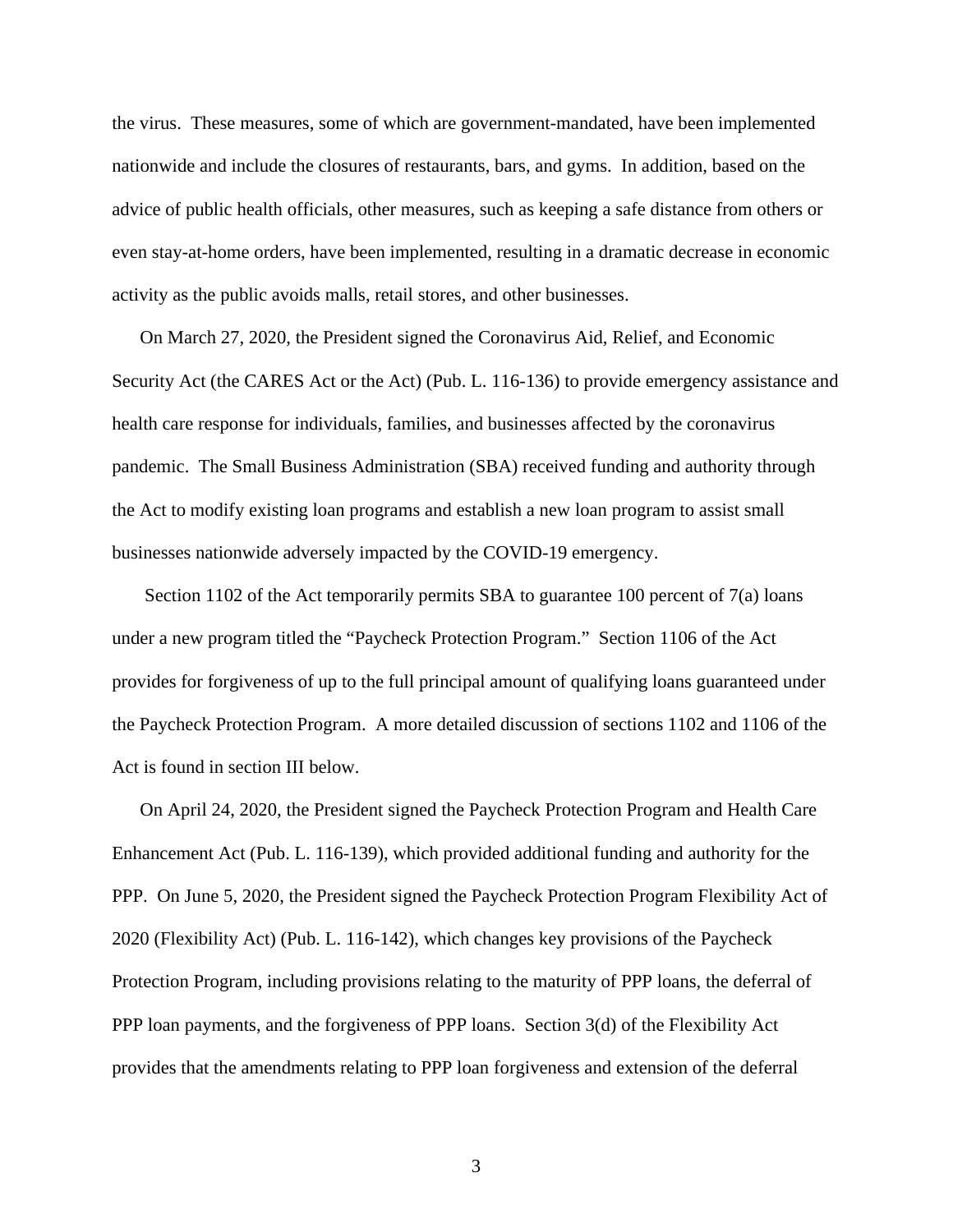period for PPP loans shall be effective as if included in the CARES Act, which means that they are retroactive to March 27, 2020. Section 2 of the Flexibility Act provides that the amendment relating to the extension of the maturity date for PPP loans shall take effect on the date of enactment (June 5, 2020). Under the Flexibility Act, the extension of the maturity date for PPP loans is applicable to PPP loans made on or after that date, and lenders and borrowers may mutually agree to modify PPP loans made before such date to reflect the longer maturity.

### II. Comments and Retroactive/Immediate Effective Date

This interim final rule is effective without advance notice and public comment because section 1114 of the CARES Act authorizes SBA to issue regulations to implement Title I of the Act without regard to notice requirements. In addition, SBA has determined that there is good cause for dispensing with advance public notice and comment on the grounds that that it would be contrary to the public interest. Specifically, advance public notice and comment would defeat the purpose of this interim final rule given that SBA's authority to guarantee PPP loans expires on June 30, 2020, and that many PPP borrowers can now apply for loan forgiveness following the end of their eight-week covered period. Providing borrowers and lenders with certainty on both loan requirements and loan forgiveness requirements following the enactment of the Flexibility Act will enhance the ability of lenders to make loans and process loan forgiveness applications, particularly in light of the fact that most of the Flexibility Act's provisions are retroactive to March 27, 2020. Specifically, small businesses that have yet to apply for and receive a PPP loan need to be informed of the terms of PPP loans as soon as possible, because the last day on which a lender can obtain an SBA loan number for a PPP loan is June 30, 2020. Borrowers who already have applied for and received a PPP loan need certainty regarding how loan proceeds must be used during the covered period, as amended by the Flexibility Act, so that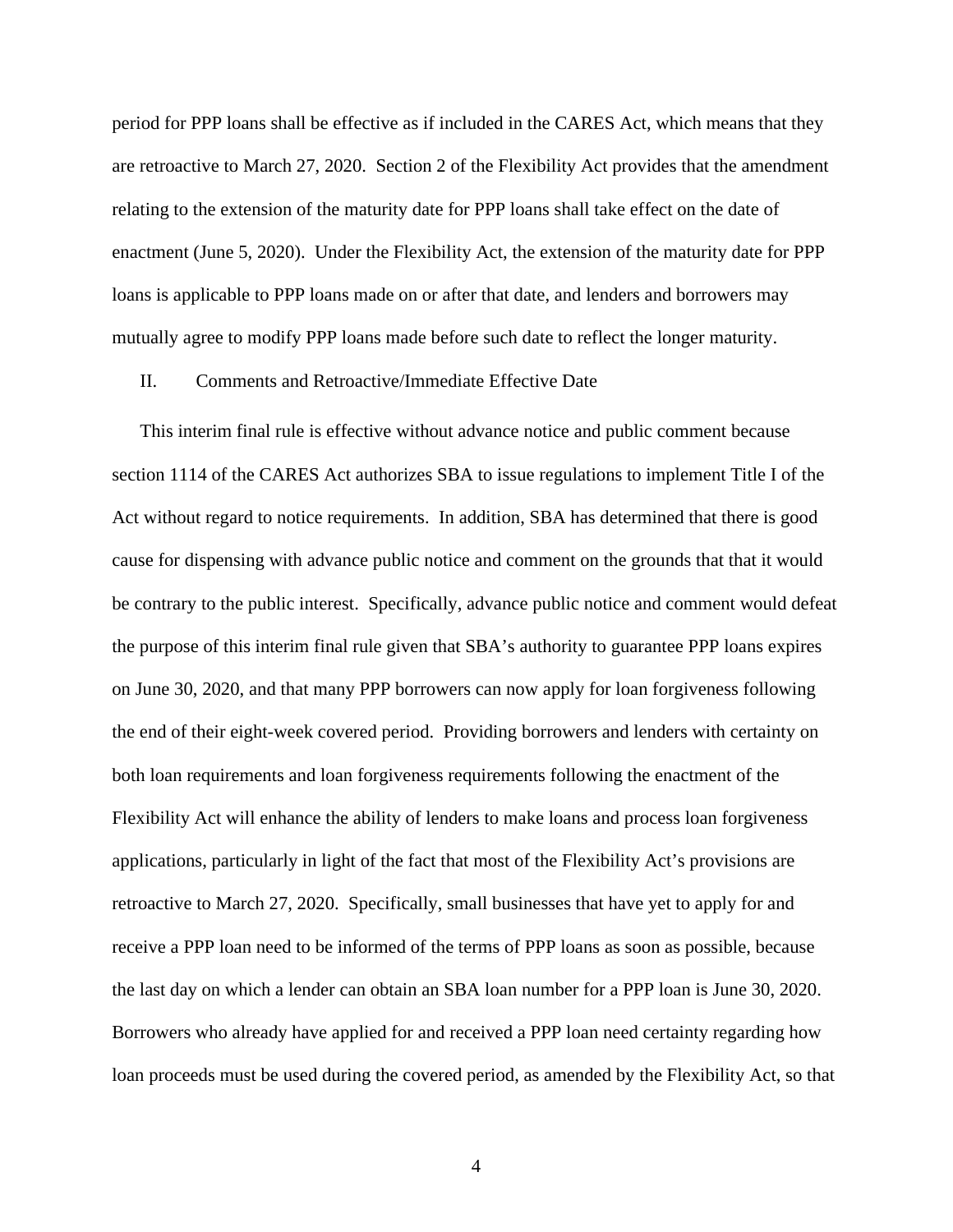they can maximize the amount of loan forgiveness. These same reasons provide good cause for SBA to dispense with the 30-day delayed effective date provided in the Administrative Procedure Act. Although this interim final rule is effective on or before date of filing, comments are solicited from interested members of the public on all aspects of the interim final rule, including section III below. These comments must be submitted on or before [INSERT DATE 30 DAYS AFTER DATE OF PUBLICATION IN THE FEDERAL REGISTER]. The SBA will consider these comments, comments received on the interim final rule posted on April 2, 2020 (the First Interim Final Rule), and the need for making any revisions as a result of these comments.

III. Paycheck Protection Program – Revisions to First Interim Final Rule (85 FR 20811) *Overview*

The CARES Act was enacted to provide immediate assistance to individuals, families, and businesses affected by the COVID-19 emergency. Among the provisions contained in the CARES Act are provisions authorizing SBA to temporarily guarantee loans under a new 7(a) loan program titled the "Paycheck Protection Program." Loans guaranteed under the Paycheck Protection Program (PPP) will be 100 percent guaranteed by SBA, and the full principal amount of the loans may qualify for loan forgiveness. The Flexibility Act amends the CARES Act and amends provisions relating to loan terms and loan forgiveness. The purpose of this interim final rule is to make changes to the First Interim Final Rule, posted on SBA's website on April 2, 2020, and published in the Federal Register on April 15, 2020 (85 FR 20811). The First Interim Final Rule, as amended by this interim final rule, should be interpreted consistent with the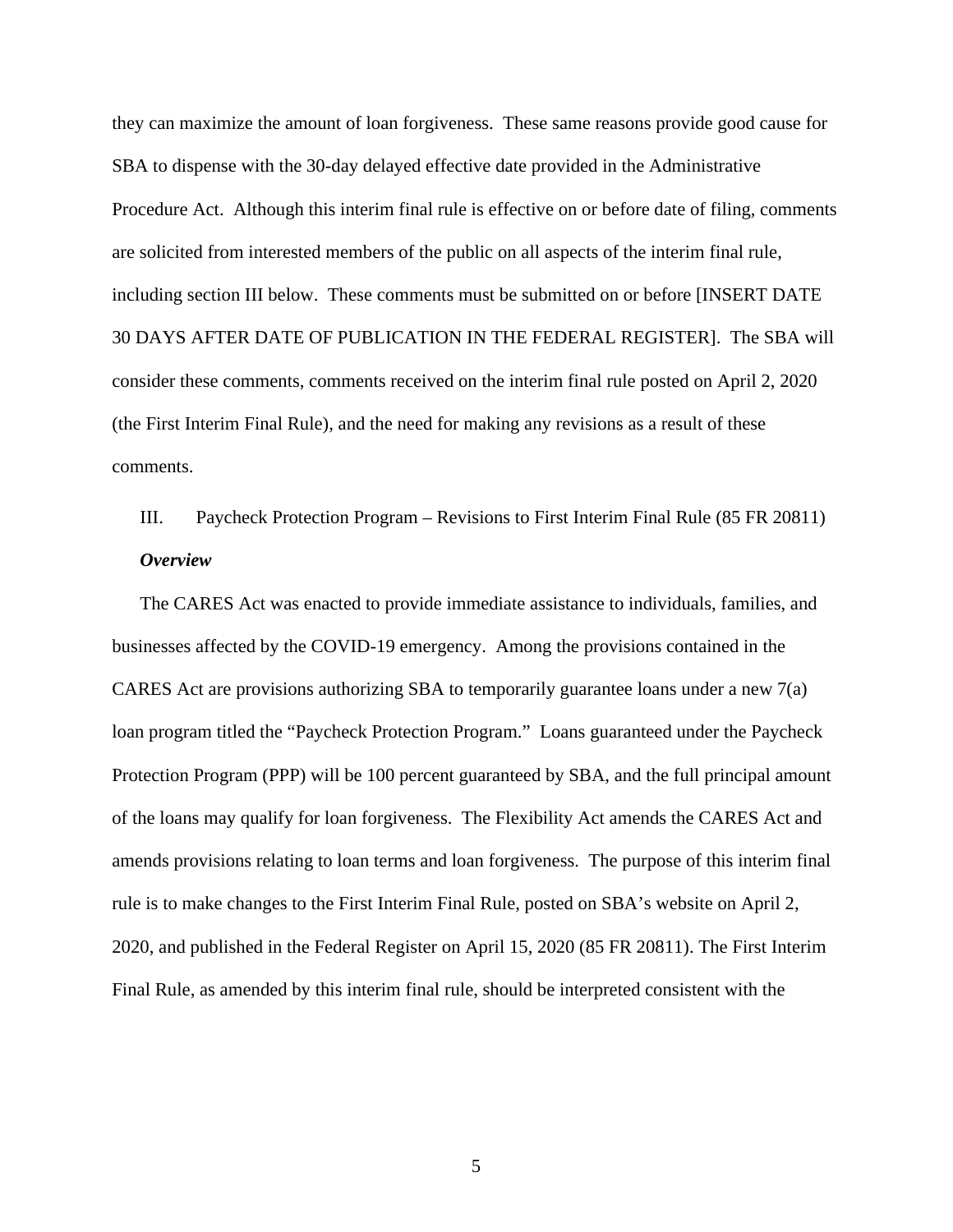frequently asked questions (FAQs) regarding the PPP that are posted on  $SBA$ 's website<sup>[1](#page-5-0)</sup> and the other interim final rules issued regarding the PPP.[2](#page-5-1)

## *1. Changes to the First Interim Final Rule*

## *a. Covered Period for PPP Loans*

Section 3(a) of the Flexibility Act amended the definition of "covered period" for a PPP loan from "the period beginning on February 15, 2020 and ending on June 30, 2020" to "the period beginning on February 15, 2020 and ending on December 31, 2020." Therefore, Part III.2.g.iii. of the First Interim Final Rule (85 FR 20811, 20813) is revised by striking "June 30, 2020" and replacing it with "December 31, 2020". Section 3(d) of the Flexibility Act provides that this amendment shall be effective as if included in the CARES Act, which was signed into law on March 27, 2020.

This amendment by the Flexibility Act applies to the definition of "covered period" that appears in section 1102 of the CARES Act, governing loan use, loan eligibility, and related requirements. It does not alter the meaning of "covered period" that appears in section 1106 of the CARES Act governing loan forgiveness, which is addressed by a different provision of the Flexibility Act.

## *b. Maturity Date for PPP Loans*

Section 2(a) of the Flexibility Act amended the CARES Act to provide a minimum maturity of five years for all PPP loans made on or after the date of enactment of the Flexibility Act. Therefore, Part III.2.j. of the First Interim Final Rule (85 FR 20811, 20813) is revised to read as follows:

## *j. What will be the maturity date on a PPP loan?*

<span id="page-5-0"></span><sup>&</sup>lt;sup>1</sup> See [https://www.sba.gov/document/support--faq-lenders-borrowers.](https://www.sba.gov/document/support--faq-lenders-borrowers)

<span id="page-5-1"></span><sup>2</sup> *See* [https://www.sba.gov/funding-programs/loans/coronavirus-relief-options/paycheck-protection-program.](https://www.sba.gov/funding-programs/loans/coronavirus-relief-options/paycheck-protection-program)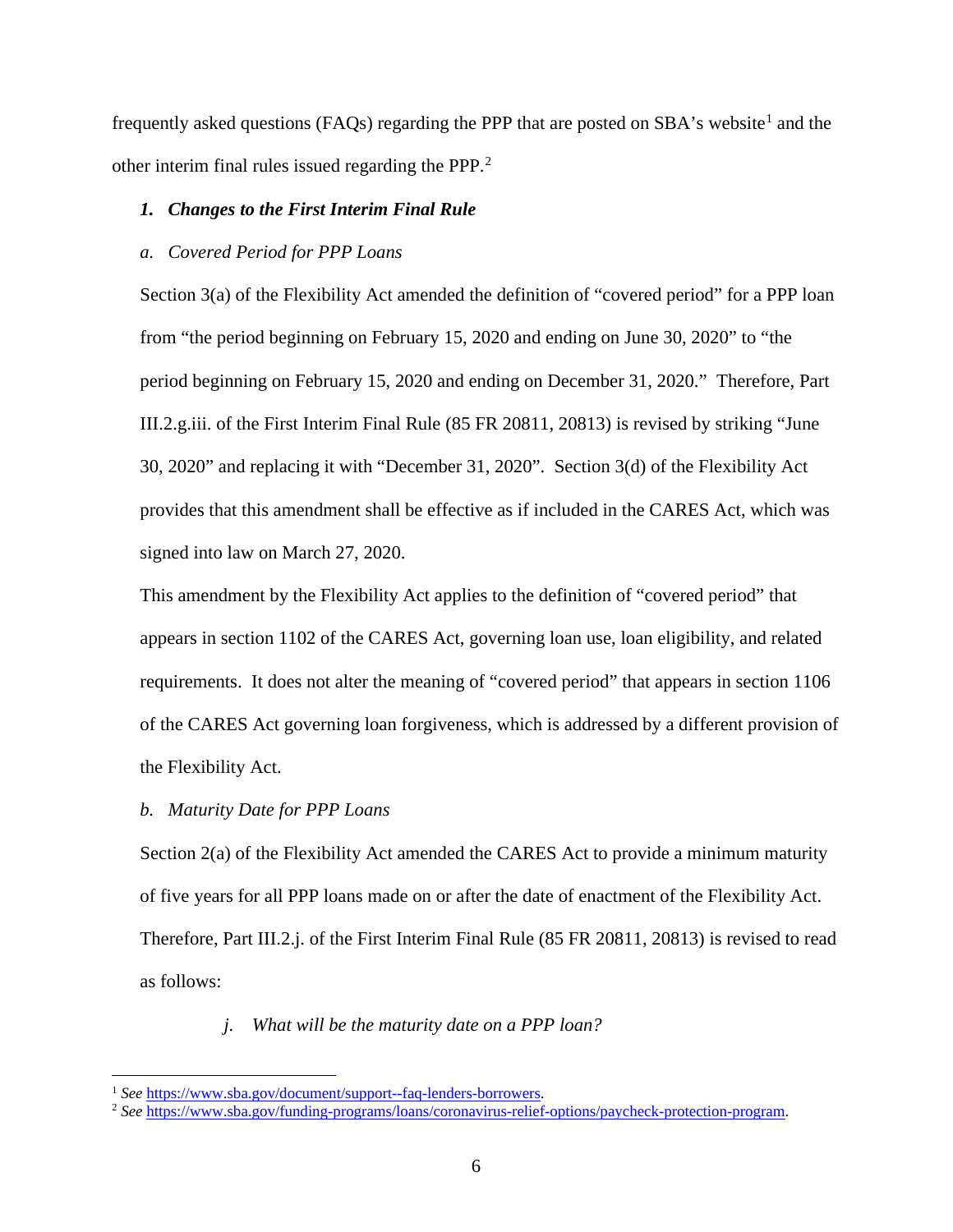For loans made before June 5, 2020, the maturity is two years; however, borrowers and lenders may mutually agree to extend the maturity of such loans to five years. For loans made on or after June 5, the maturity is five years. Section 2 of the Paycheck Protection Program Flexibility Act of 2020 (Flexibility Act) amended the CARES Act to provide a minimum maturity of 5 years for all PPP loans made on or after its enactment. The Administrator, in consultation with the Secretary, determined that the date SBA assigns a loan number to the PPP loan provides an efficient, transparent, and auditable means of determining when a PPP loan is "made" that provides certainty to lenders. While the CARES Act provides that a loan will have a maximum maturity of up to ten years from the date the borrower applies for loan forgiveness, the Administrator, in consultation with the Secretary, determined that a five-year loan term is sufficient in light of the temporary economic dislocations caused by the coronavirus. Specifically, the considerable economic disruption caused by the coronavirus is expected to abate well before the five-year maturity date such that borrowers will be able to resume business operations and pay off any outstanding balances on their PPP loans.

#### *c. Deferral Period for PPP Loans*

Section 3(c) of the Flexibility Act extended the deferral period on PPP loans. Therefore, Part III.2.n. of the First Interim Final Rule (85 FR 20811, 20813) is revised to read as follows:

> *n. When will I have to begin paying principal and interest on my PPP loan?* If you submit to your lender a loan forgiveness application within 10 months after the end of your loan forgiveness covered period, you will not have to make any payments of principal or interest on your loan before the date on which SBA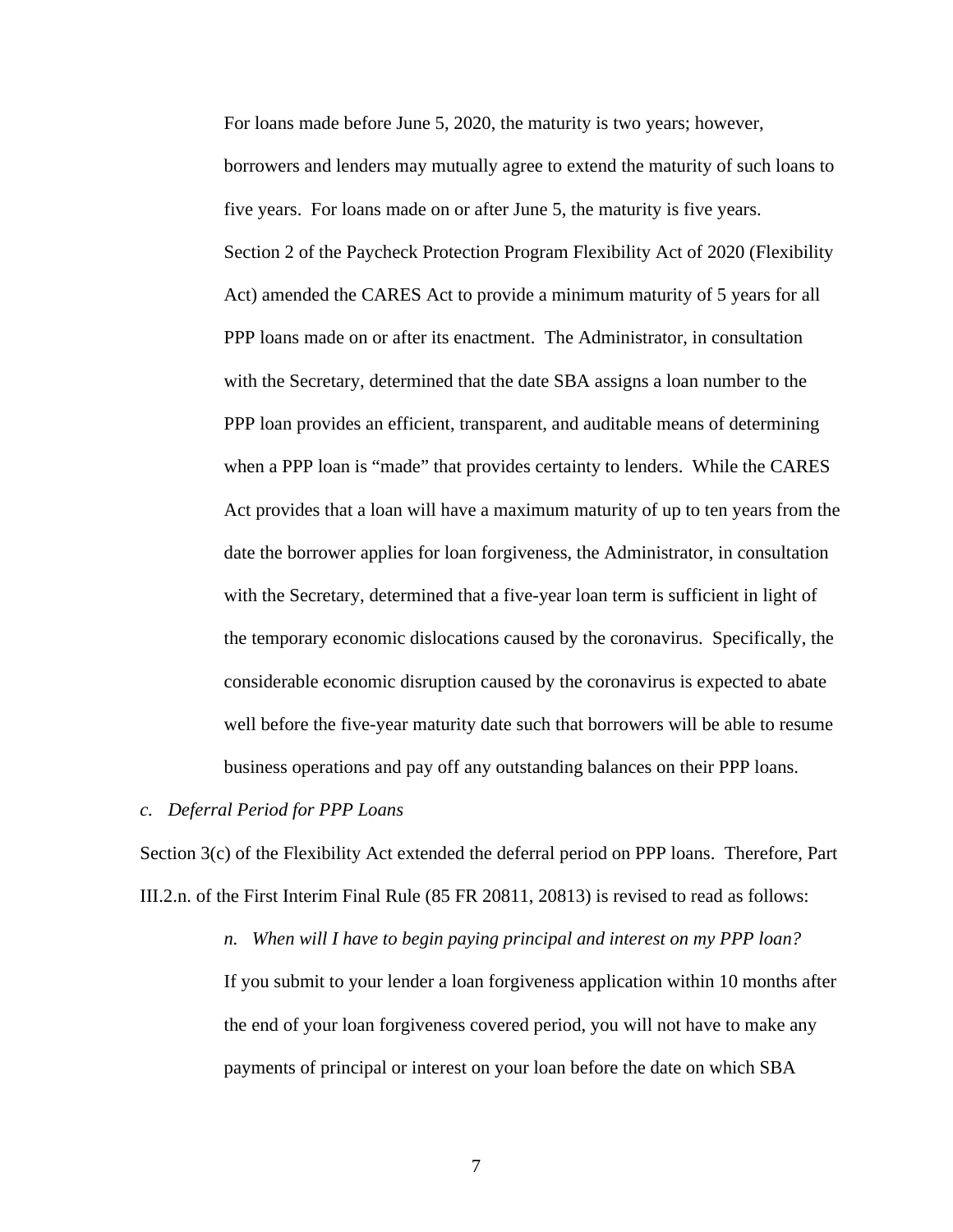remits the loan forgiveness amount on your loan to your lender (or notifies your lender that no loan forgiveness is allowed).

Your "loan forgiveness covered period" is the 24-week period beginning on the date your PPP loan is disbursed; however, if your PPP loan was made before June 5, 2020, you may elect to have your loan forgiveness covered period be the eight-week period beginning on the date your PPP loan was disbursed.<sup>[3](#page-7-0)</sup> Your lender must notify you of remittance by SBA of the loan forgiveness amount (or notify you that SBA determined that no loan forgiveness is allowed) and the date your first payment is due. Interest continues to accrue during the deferment period. If you do not submit to your lender a loan forgiveness application within 10 months after the end of your loan forgiveness covered period, you must begin paying principal and interest after that period. For example, if a borrower's PPP loan is disbursed on June 25, 2020, the 24-week period ends on December 10, 2020. If the borrower does not submit a loan forgiveness application to its lender by October 10, 2021, the borrower must begin making payments on or after October 10, 2021.

#### *d. Loan Forgiveness*

Section 3(b) of the Flexibility Act amended the requirements concerning forgiveness of PPP loans to reduce the amount of PPP loan proceeds that must be used for payroll costs in order to be forgivable, and the law also created a new exemption for borrowers to avoid a reduction in loan forgiveness amount when they have a reduction in full-time equivalent employees. While the Flexibility Act provides that a borrower shall use at least 60 percent of the PPP

<span id="page-7-0"></span> $3$  Under section  $3(b)(1)$  of the Flexibility Act, the loan forgiveness covered period of any borrower will end no later than December 31, 2020.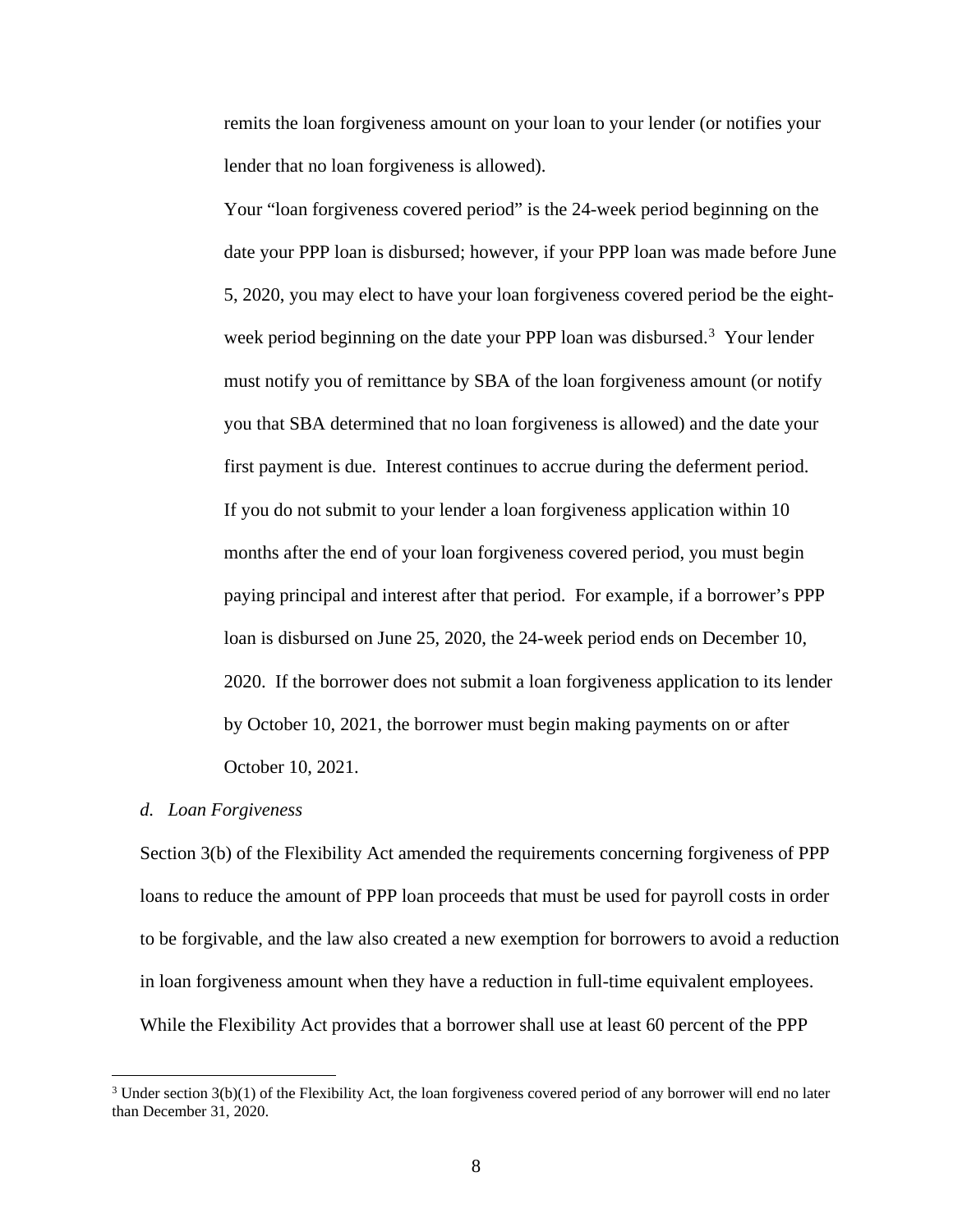loan for payroll costs to receive loan forgiveness, the Administrator, in consultation with the Secretary, interprets this requirement as a proportional limit on nonpayroll costs as a share of the borrower's loan forgiveness amount, rather than as a threshold for receiving any loan forgiveness. This interpretation is consistent with the new safe harbor in the Flexibility Act. The new safe harbor provides that if a borrower is unable to rehire previously employed individuals or similarly qualified employees, the borrower will not have its loan forgiveness amount reduced based on the reduction in full-time equivalent employees. It would be incongruous to interpret the Flexibility Act's 60 percent requirement as a threshold for receiving any loan forgiveness, because in some cases it would directly conflict with the flexibility provided by the new safe harbor. Further, the 60 percent requirement in the Flexibility Act was enacted against the backdrop of SBA's existing rules governing the PPP, which Congress was aware of and which provided for proportional reductions in loan forgiveness for borrowers that used less than 75% of their loan amount during the eight-week covered period for payroll costs. In addition, this interpretation of the 60 percent requirement under the Flexibility Act is most consistent with Congress's purpose in that legislation – namely, to increase the flexibility provided to borrowers related to PPP loan forgiveness. In addition, as noted in paragraph d. above, in seeking loan forgiveness, an eligible borrower whose loan was made before June 5, 2020 may elect to apply the original eight-week covered period under the CARES Act instead of the 24-week covered period referenced above. *See* Flexibility Act, section 3(b)(3).

SBA will be issuing revisions to its interim final rules on loan forgiveness and loan review procedures to address amendments the Flexibility Act made to the loan forgiveness requirements. SBA will also be issuing additional guidance on advance purchases of PPP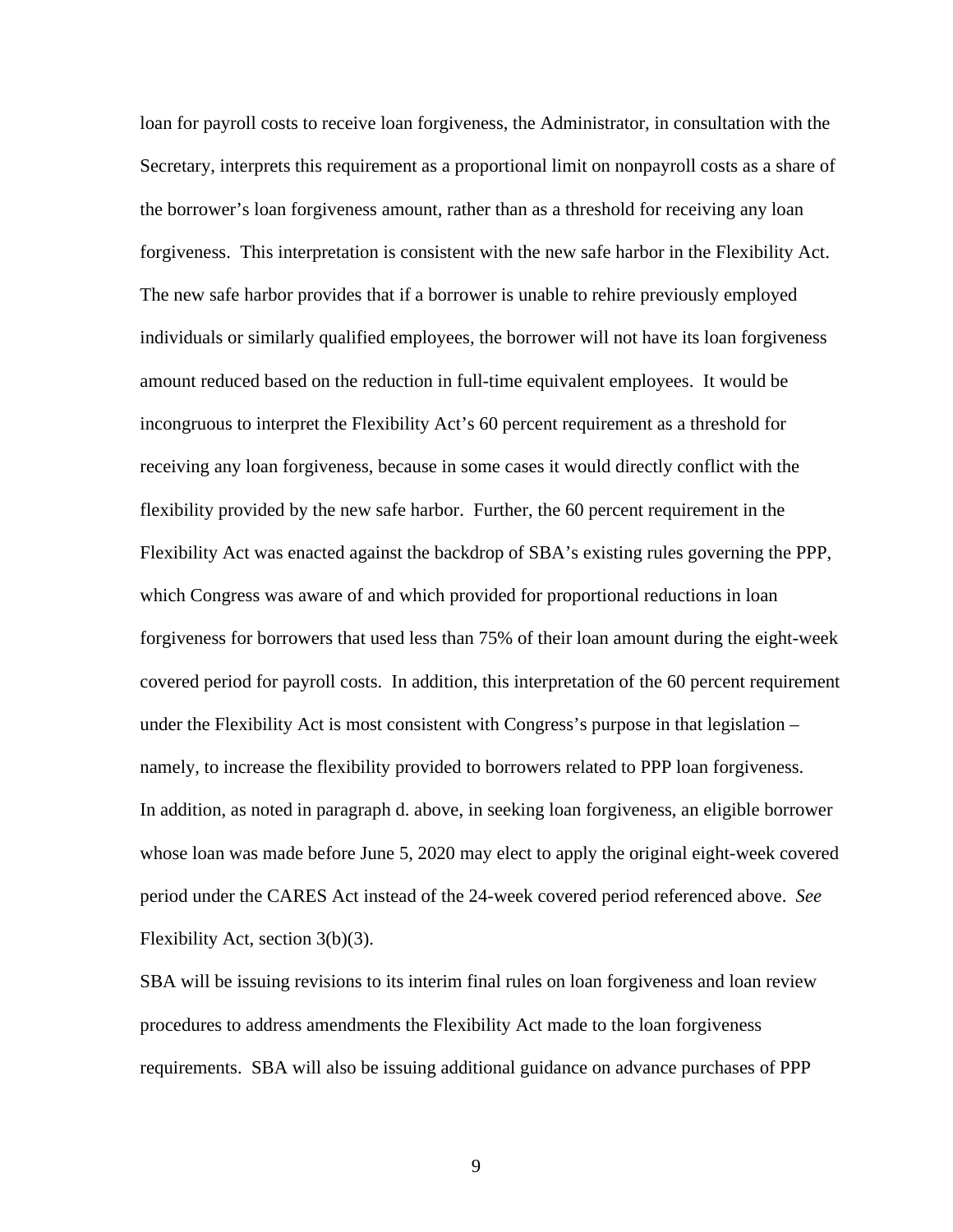loans, which will include any effect of the amendments made to the loan forgiveness requirements. For the reasons described above, Part III.2.o. of the First Interim Final Rule (85 FR 20811, 20813) is revised to read as follows:

#### *o. Can my PPP loan be forgiven in whole or in part?*

Yes. The amount of loan forgiveness can be up to the full principal amount of the loan and any accrued interest. An eligible borrower will not be responsible for any loan payment if the borrower uses all of the loan proceeds for forgivable purposes as described below and employee and compensation levels are maintained or, if not, an applicable safe harbor applies. The actual amount of loan forgiveness will depend, in part, on the total amount of payroll costs, payments of interest on mortgage obligations incurred before February 15, 2020, rent payments on leases dated before February 15, 2020, and utility payments for service that began before February 15, 2020, over the loan forgiveness covered period. However, to receive full loan forgiveness, a borrower must use at least 60 percent of the PPP loan for payroll costs, and not more than 40 percent of the loan forgiveness amount may be attributable to nonpayroll costs. For example, if a borrower uses 59 percent of its PPP loan for payroll costs, it will not receive the full amount of loan forgiveness it might otherwise be eligible to receive. Instead, the borrower will receive partial loan forgiveness, based on the requirement that 60 percent of the forgiveness amount must be attributable to payroll costs. For example, if a borrower receives a \$100,000 PPP loan, and during the covered period the borrower spends \$54,000 (or 54 percent) of its loan on payroll costs, then because the borrower used less than 60 percent of its loan on payroll costs,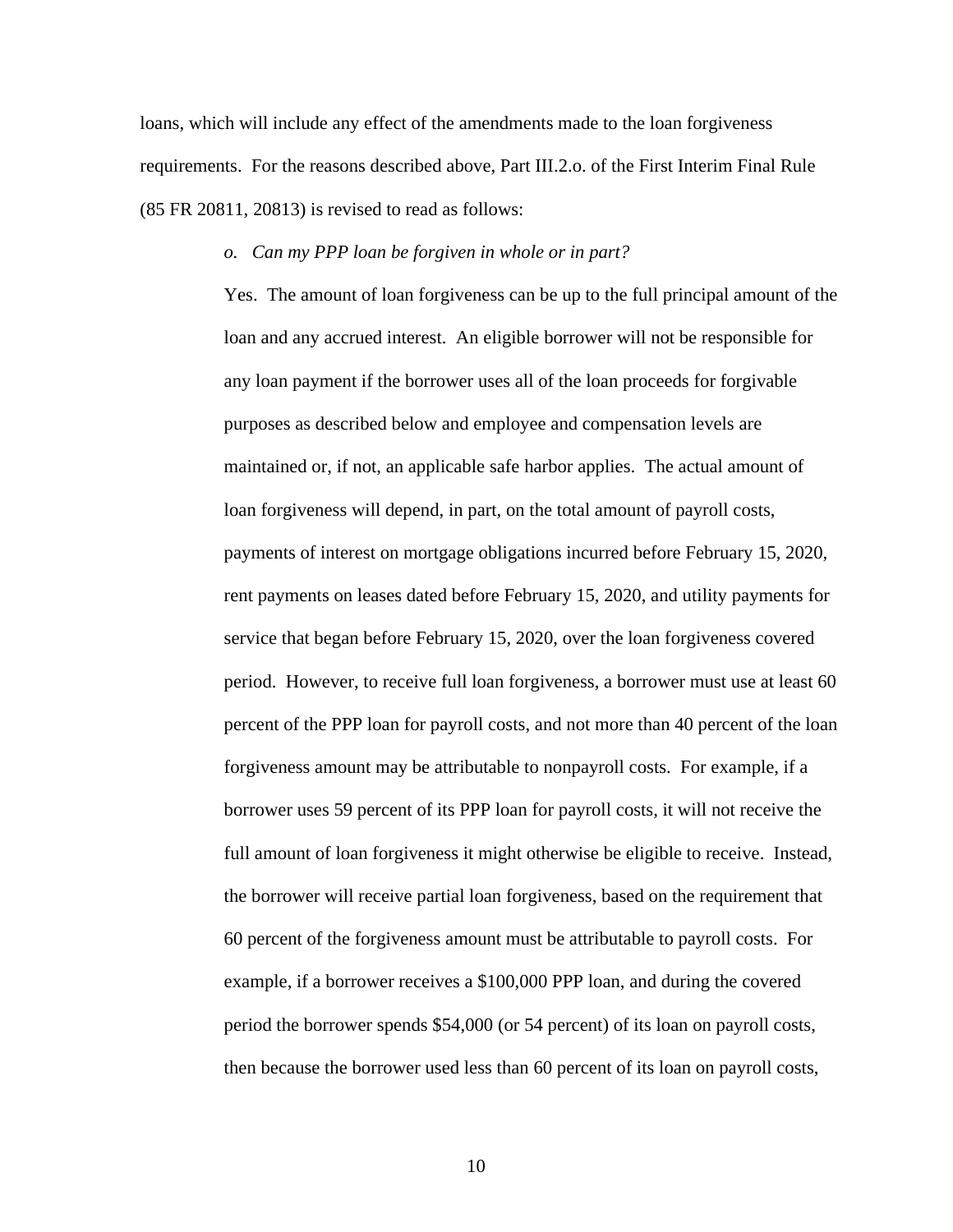the maximum amount of loan forgiveness the borrower may receive is \$90,000 (with \$54,000 in payroll costs constituting 60 percent of the forgiveness amount and \$36,000 in nonpayroll costs constituting 40 percent of the forgiveness amount).

## *e. Use of PPP Loan Proceeds*

For consistency with the amendments made in the Flexibility Act regarding the percentage of loan proceeds that must be used for payroll costs in order to be forgiven, discussed in paragraph 2.e. above, Part III.2.r. of the First Interim Final Rule (85 FR 20811, 20814) is revised to read as follows:

*r. How can PPP loans be used?*

The proceeds of a PPP loan are to be used for:

- i. payroll costs (as defined in the Act and in 2.f.);
- ii. costs related to the continuation of group health care benefits during periods of paid sick, medical, or family leave, and insurance premiums;
- iii. mortgage interest payments (but not mortgage prepayments or principal payments);
- iv. rent payments;
- v. utility payments;
- vi. interest payments on any other debt obligations that were incurred before February 15, 2020; and/or
- vii. refinancing an SBA EIDL loan made between January 31, 2020 and April 3, 2020. If you received an SBA EIDL loan from January 31, 2020 through April 3, 2020, you can apply for a PPP loan. If your EIDL loan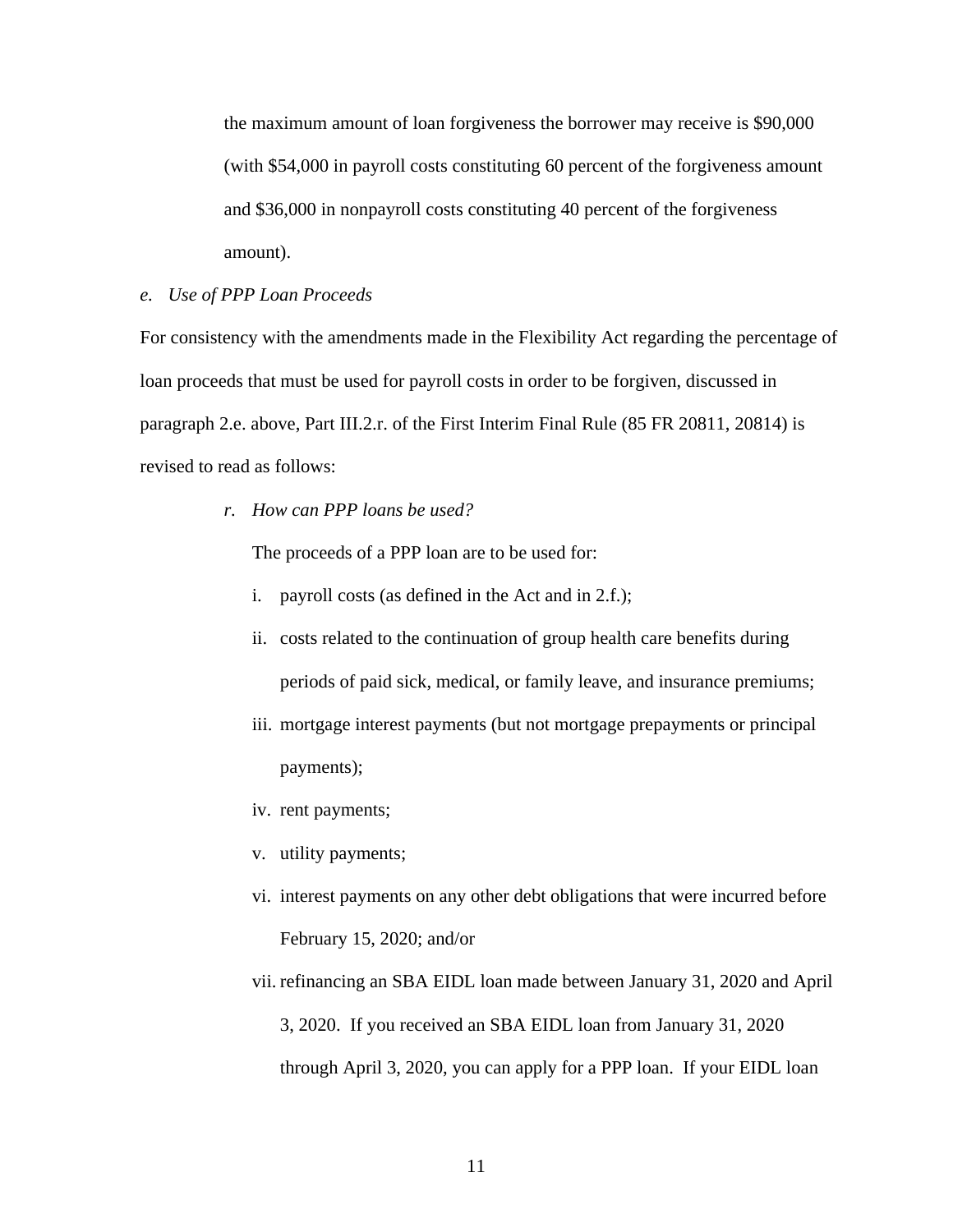was not used for payroll costs, it does not affect your eligibility for a PPP loan. If your EIDL loan was used for payroll costs, your PPP loan must be used to refinance your EIDL loan. Proceeds from any advance up to \$10,000 on the EIDL loan will be deducted from the loan forgiveness amount on the PPP loan.

At least 60 percent of the PPP loan proceeds shall be used for payroll costs. For purposes of determining the percentage of use of proceeds for payroll costs, the amount of any EIDL refinanced will be included. For purposes of loan forgiveness, however, the borrower will have to document the proceeds used for payroll costs in order to determine the amount of forgiveness. While the Act provides that PPP loan proceeds may be used for the purposes listed above and for other allowable uses described in section 7(a) of the Small Business Act (15 U.S.C. 636(a)), the Administrator believes that finite appropriations and the structure of the Act warrant a requirement that borrowers use a substantial portion of the loan proceeds for payroll costs, consistent with Congress' overarching goal of keeping workers paid and employed. This percentage is consistent with the limitation on the forgiveness amount set forth in the Flexibility Act. This limitation on use of the loan funds will help to ensure that the finite appropriations available for these loans are directed toward payroll protection, as each loan that is issued depletes the appropriation, regardless of whether portions of the loan are later forgiven.

*f. Borrower Certifications*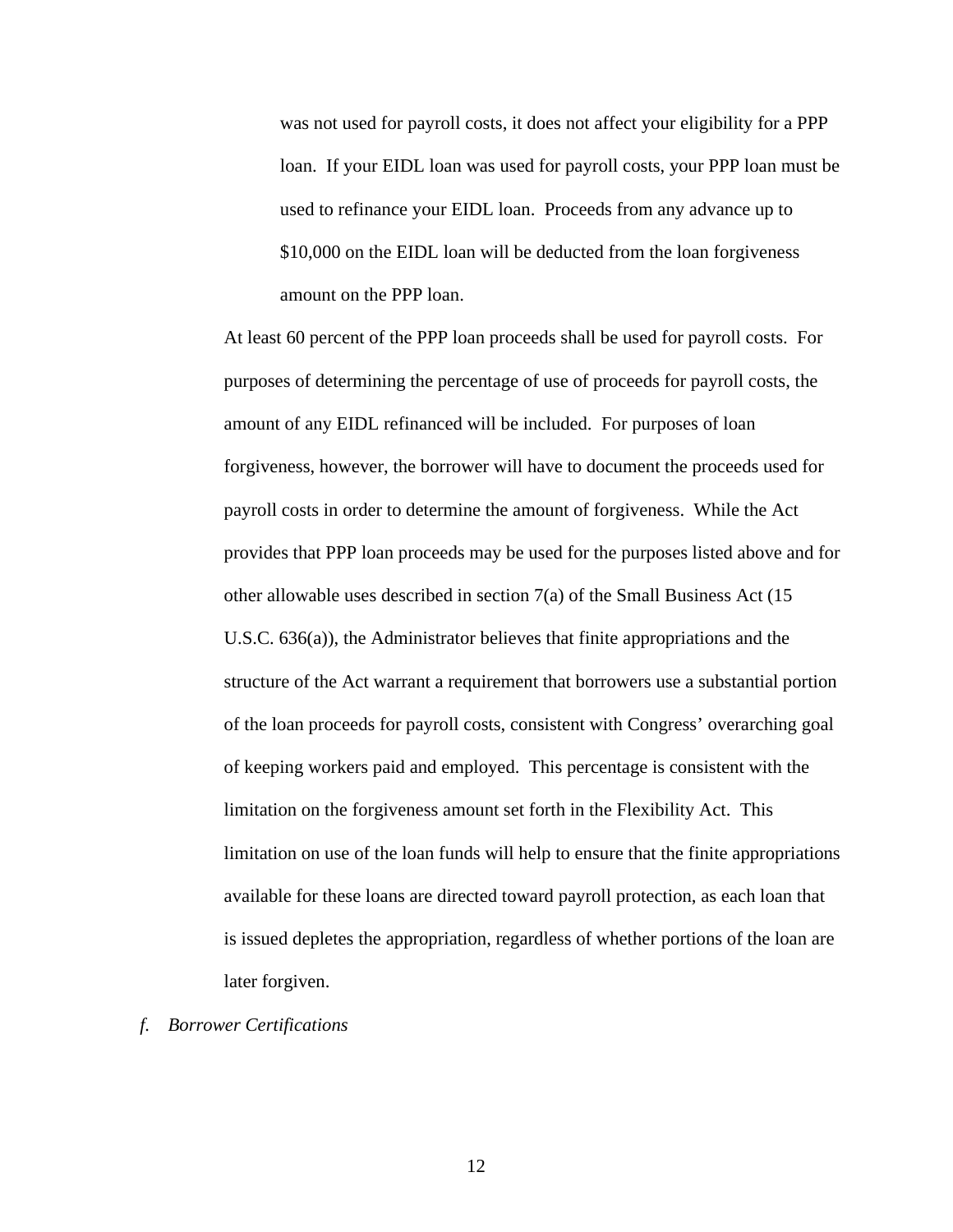For consistency with the changes discussed in paragraphs 2.e. and f. above, Parts III.2.t.iii., iv., and v. of the First Interim Final Rule (85 FR 20811, 20814) are revised to read as follows:

- *t. What certifications need to be made?* \* \* \*
	- iii. The funds will be used to retain workers and maintain payroll or make mortgage interest payments, lease payments, and utility payments; I understand that if the funds are knowingly used for unauthorized purposes, the Federal Government may hold me legally liable such as for charges of fraud. As explained above, not more than 40 percent of loan proceeds may be used for nonpayroll costs.
	- iv. Documentation verifying the number of full-time equivalent employees on payroll as well as the dollar amounts of payroll costs, covered mortgage interest payments, covered rent payments, and covered utilities for the loan forgiveness covered period for the loan will be provided to the lender.
	- v. Loan forgiveness will be provided for the sum of documented payroll costs, covered mortgage interest payments, covered rent payments, and covered utility payments. As explained above, not more than 40 percent of the forgiven amount may be used for nonpayroll costs.

\* \* \*

#### *2. Additional Information*

SBA may provide further guidance, if needed, through SBA notices which will be posted on SBA's website at www.sba.gov. Questions on the Paycheck Protection Program may be directed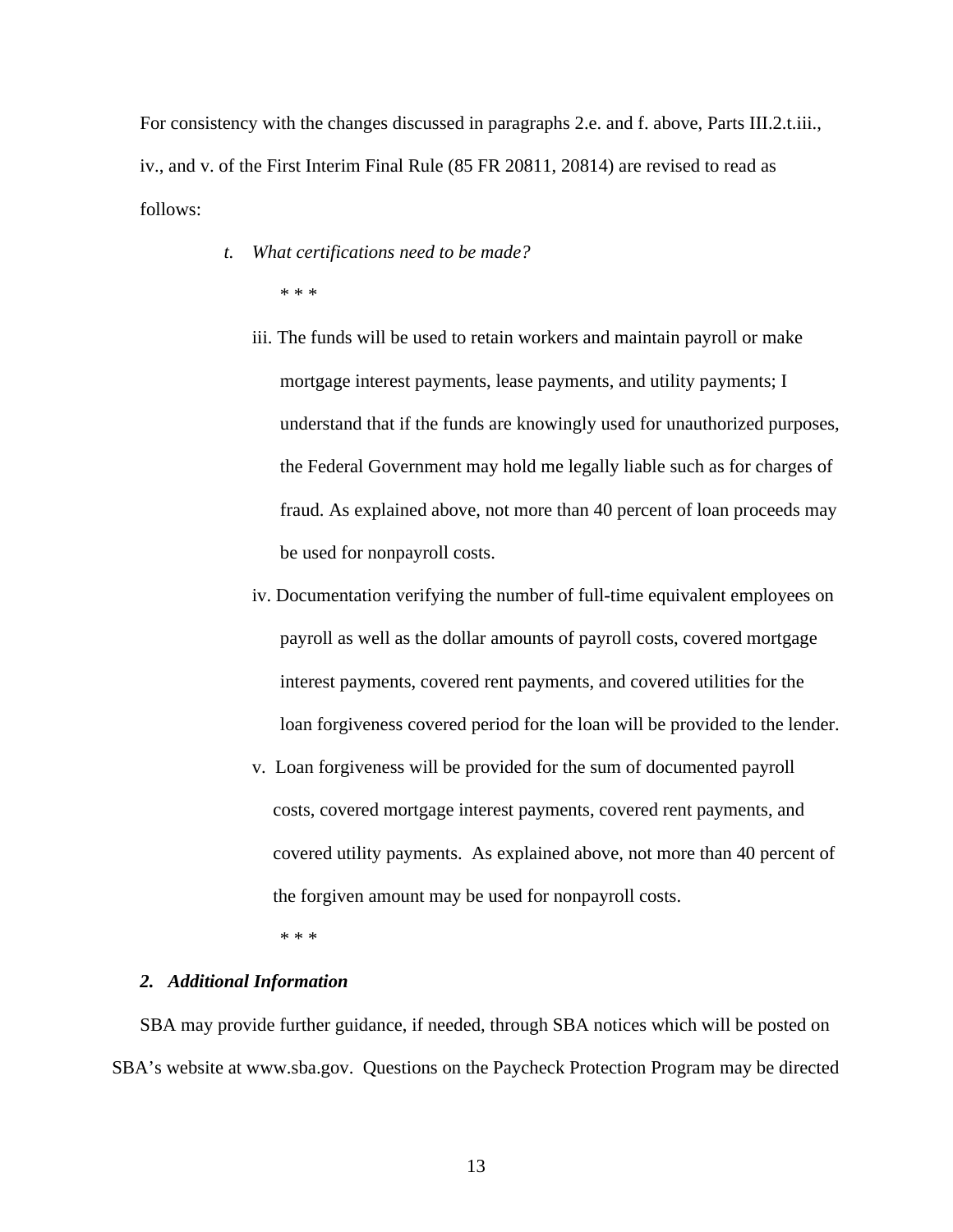to the Lender Relations Specialist in the local SBA Field Office. The local SBA Field Office may be found at https://www.sba.gov/tools/local-assistance/districtoffices.

# **Compliance with Executive Orders 12866, 12988, 13132, 13563, and 13771, the Paperwork Reduction Act (44 U.S.C. Ch. 35), and the Regulatory Flexibility Act (5 U.S.C. 601-612).**  Executive Orders 12866, 13563, and 13771

This interim final rule is economically significant for the purposes of Executive Orders 12866 and 13563, and is considered a major rule under the Congressional Review Act. SBA, however, is proceeding under the emergency provision at Executive Order 12866 Section  $6(a)(3)(D)$  based on the need to move expeditiously to mitigate the current economic conditions arising from the COVID–19 emergency. This rule's designation under Executive Order 13771 will be informed by public comment.

This rule is necessary to implement Sections 1102 and 1106 of the CARES Act and the Flexibility Act in order to provide economic relief to small businesses nationwide adversely impacted under the COVID-19 Emergency Declaration. We anticipate that this rule will result in substantial benefits to small businesses, their employees, and the communities they serve. However, we lack data to estimate the effects of this rule.

#### Executive Order 12988

SBA has drafted this rule, to the extent practicable, in accordance with the standards set forth in section  $3(a)$  and  $3(b)(2)$  of Executive Order 12988, to minimize litigation, eliminate ambiguity, and reduce burden. The rule has no preemptive effect but does have a limited retroactive effect consistent with section 3(d) of the Flexibility Act.

#### Executive Order 13132

SBA has determined that this rule will not have substantial direct effects on the States, on the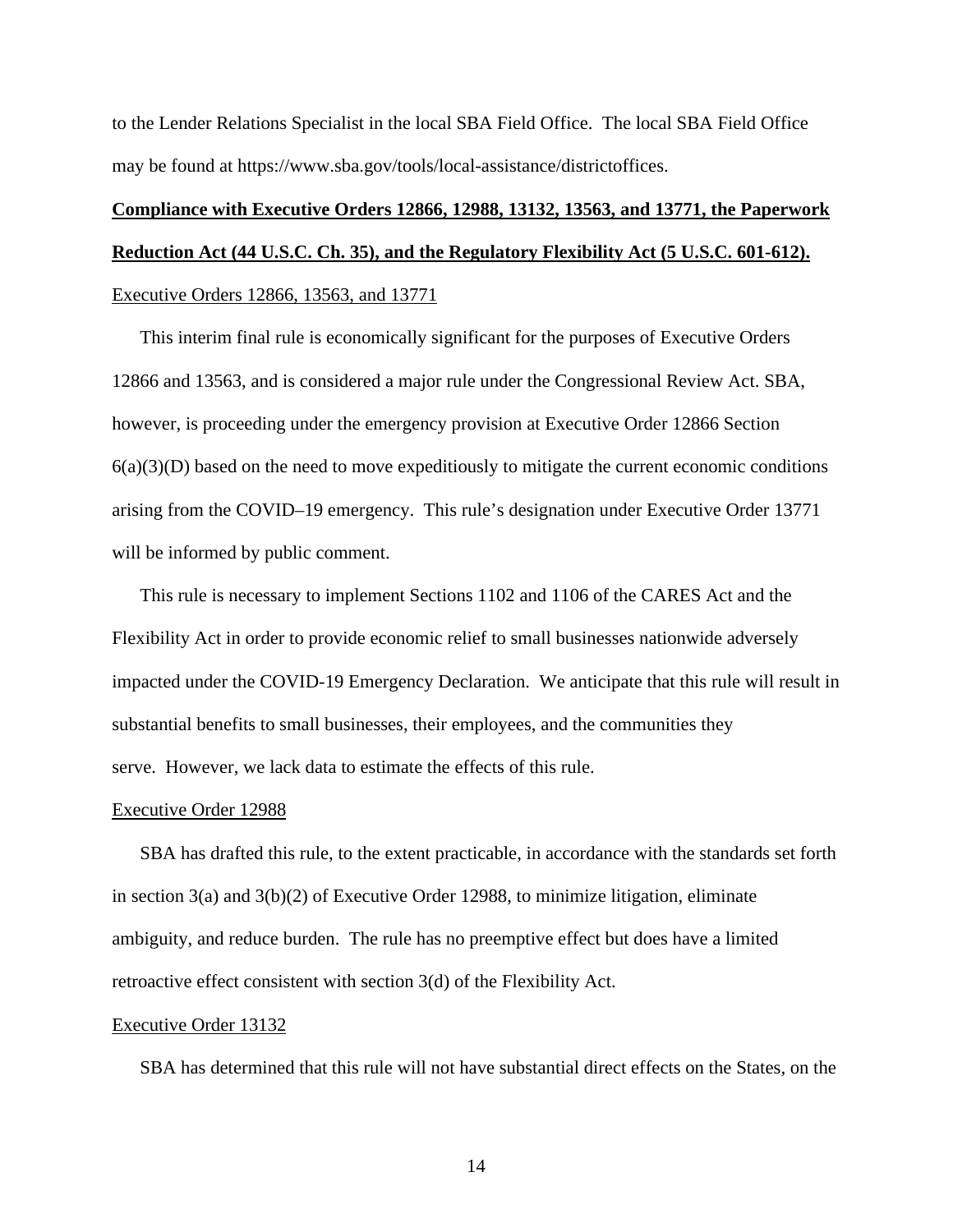relationship between the National Government and the States, or on the distribution of power and responsibilities among the various layers of government. Therefore, SBA has determined that this rule has no federalism implications warranting preparation of a federalism assessment. Paperwork Reduction Act, 44 U.S.C. Chapter 35

SBA has determined that this rule will modify existing recordkeeping or reporting requirements under the Paperwork Reduction Act. The amendments to the PPP made by the Flexibility Act and implemented in this interim final rule will require conforming revisions to the PPP Borrower Application Form (SBA Form 2483), the PPP Lender Application Form (SBA Form 2484), and the PPP Loan Forgiveness Application (SBA Form 3508). SBA will submit the modified forms to OMB for approval as a modification to the existing PPP information collection. This information collection is currently approved as an emergency request under OMB Control Number 3245-0407 until October 31, 2020.

#### Regulatory Flexibility Act (RFA)

The Regulatory Flexibility Act (RFA) generally requires that when an agency issues a proposed rule, or a final rule pursuant to section 553(b) of the APA or another law, the agency must prepare a regulatory flexibility analysis that meets the requirements of the RFA and publish such analysis in the Federal Register. 5 U.S.C. 603, 604. Specifically, the RFA normally requires agencies to describe the impact of a rulemaking on small entities by providing a regulatory impact analysis. Such analysis must address the consideration of regulatory options that would lessen the economic effect of the rule on small entities. The RFA defines a ''small entity'' as (1) a proprietary firm meeting the size standards of the Small Business Administration (SBA); (2) a nonprofit organization that is not dominant in its field; or (3) a small government jurisdiction with a population of less than 50,000. 5 U.S.C. 601(3)–(6). Except for such small government